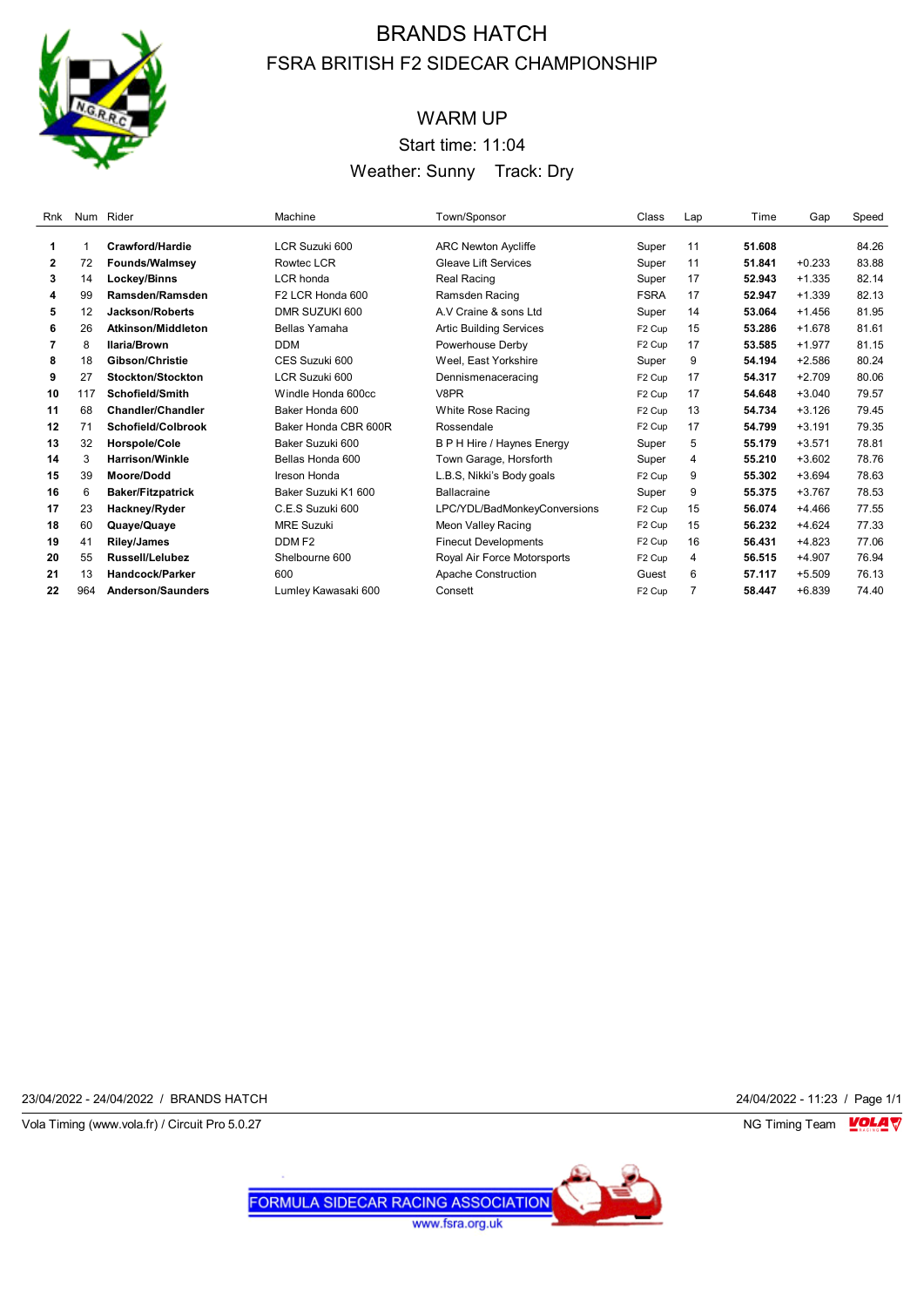

## WARM UP LAP TIMES

| Lap | Time              |
|-----|-------------------|
|     | Chandler/Chandler |
|     | <b>START</b>      |
| 1   |                   |
| 2   |                   |
| 3   | 1:02.009          |
| 4   | 57.757            |
| 5   | 55.805            |
| 6   | 55.361            |
| 7   | 55.466            |
| 8   | 54.734            |
| 9   | 56.531            |
| 10  | 56.472            |
| 11  | 58.391            |
| 12  | 55.715            |
| 13  |                   |
|     | FINISH            |

| Lap | Time          |
|-----|---------------|
|     |               |
| 8   | 53.710        |
| 9   | 52.032        |
| 10  | 51.841        |
| 11  |               |
|     | <b>FINISH</b> |

| Gibson/Christie |               |  |  |  |
|-----------------|---------------|--|--|--|
|                 | <b>START</b>  |  |  |  |
| 1               |               |  |  |  |
| 2               |               |  |  |  |
| 3               | 56.413        |  |  |  |
| 4               | 54.429        |  |  |  |
| 5               | 54.404        |  |  |  |
| 6               | 54.321        |  |  |  |
| 7               | 54 617        |  |  |  |
| 8               | 54 601        |  |  |  |
| 9               | 54.194        |  |  |  |
|                 | <b>FINISH</b> |  |  |  |

| Hackney/Ryder |               |  |  |  |  |
|---------------|---------------|--|--|--|--|
|               | <b>START</b>  |  |  |  |  |
| 1             |               |  |  |  |  |
| 2             |               |  |  |  |  |
| 3             | 57.017        |  |  |  |  |
| 4             | 57.567        |  |  |  |  |
| 5             | 56.734        |  |  |  |  |
| 6             | 56.756        |  |  |  |  |
| 7             | 57.635        |  |  |  |  |
| 8             | 56.295        |  |  |  |  |
| 9             | 56.074        |  |  |  |  |
| 10            | 56 484        |  |  |  |  |
| 11            | 56.994        |  |  |  |  |
| 12            | 56.645        |  |  |  |  |
| 13            | 56.661        |  |  |  |  |
| 14            | 56.475        |  |  |  |  |
| 15            |               |  |  |  |  |
|               | <b>FINISH</b> |  |  |  |  |
|               |               |  |  |  |  |

| <b>Handcock/Parker</b> |
|------------------------|
| <b>START</b>           |
|                        |

Lap Time

| Anderson/Saunders |  |
|-------------------|--|
|                   |  |
| <b>START</b>      |  |

| 1             |          |  |
|---------------|----------|--|
| 2             |          |  |
| 3             | 1:01.501 |  |
| 4             | 59.549   |  |
| 5             | 58.730   |  |
| 6             | 58.447   |  |
| 7             | 59.440   |  |
| <b>FINISH</b> |          |  |

| Atkinson/Middleton |
|--------------------|
|                    |

|    | <b>START</b>  |
|----|---------------|
| 1  |               |
| 2  |               |
| 3  | 55.586        |
| 4  | 55.055        |
| 5  | 54.129        |
| 6  | 53.629        |
| 7  | 56 472        |
| 8  | 53.483        |
| 9  | 54.922        |
| 10 | 53.568        |
| 11 | 53.457        |
| 12 | 53.286        |
| 13 | 53.931        |
| 14 | 53.966        |
| 15 | 53.525        |
|    | <b>FINISH</b> |
|    |               |

| Baker/Fitzpatrick |  |
|-------------------|--|
|                   |  |

|   | <b>START</b>  |
|---|---------------|
| 1 |               |
| 2 |               |
| 3 | 58.556        |
| 4 | 57.123        |
| 5 | 57.801        |
| 6 | 56.788        |
| 7 | 56.304        |
| 8 | 55.375        |
| 9 |               |
|   | <b>FINISH</b> |

| 1  |               |
|----|---------------|
| 2  |               |
| 3  | 1:02.009      |
| 4  | 57.757        |
| 5  | 55.805        |
| 6  | 55.361        |
| 7  | 55.466        |
| 8  | 54.734        |
| 9  | 56.531        |
| 10 | 56.472        |
| 11 | 58.391        |
| 12 | 55.715        |
| 13 |               |
|    | <b>FINISH</b> |
|    |               |

## Crawford/Hardie

|    | <b>START</b>  |
|----|---------------|
| 1  |               |
| 2  | 52.241        |
| 3  | 51.982        |
| 4  | 51.840        |
| 5  | 52 176        |
| 6  | 51.685        |
| 7  | 52 812        |
| 8  | 52 774        |
| 9  | 51.608        |
| 10 | 54 907        |
| 11 |               |
|    | <b>FINISH</b> |
|    |               |

I

| Founds/Walmsey |              |  |
|----------------|--------------|--|
|                | <b>START</b> |  |
| 1              |              |  |
| 2              |              |  |
| 3              | 58.702       |  |
| 4              | 55.875       |  |
| 5              | 54.953       |  |
| 6              | 53.685       |  |
|                | 53.198       |  |

## 23/04/2022 - 24/04/2022 / BRANDS HATCH 24/04/2022 - 11:24 / Page 1/3

Vola Timing (www.vola.fr) / Circuit Pro 5.0.27 NG Timing Team VOLA V

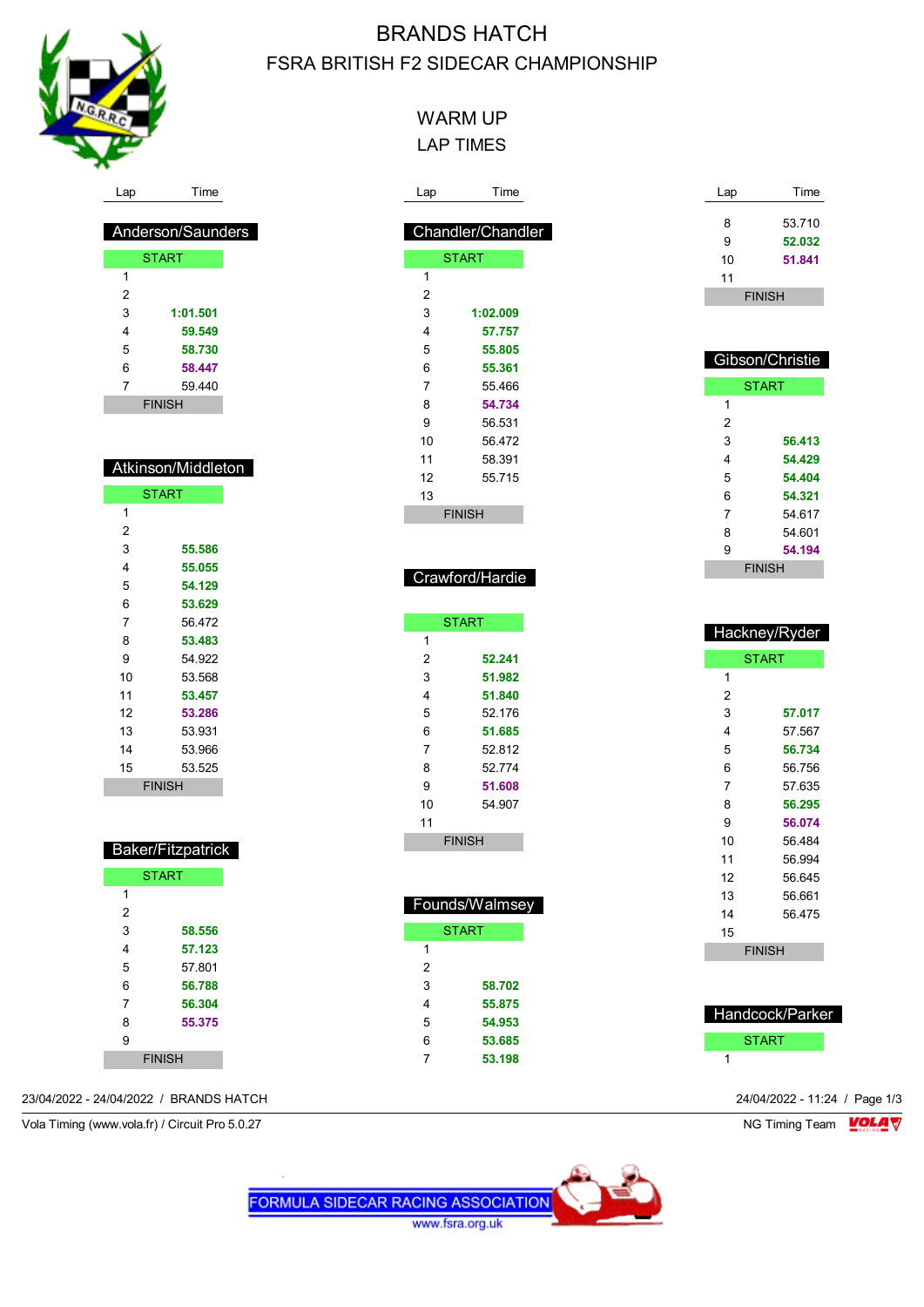#### WARM UP LAP TIMES

| Time<br>Lap   |  |
|---------------|--|
| 2             |  |
|               |  |
| 3<br>59.628   |  |
| 4<br>57.737   |  |
| 5<br>57.731   |  |
| 6<br>57.117   |  |
| <b>FINISH</b> |  |

| <b>Harrison/Winkle</b> |               |  |
|------------------------|---------------|--|
| <b>START</b>           |               |  |
| 1                      |               |  |
| 2                      |               |  |
| 3                      | 55.210        |  |
| 4                      | 1:05.374      |  |
|                        | <b>FINISH</b> |  |

| Holden/Pitt   |
|---------------|
| <b>START</b>  |
| 1             |
| 2             |
| 3             |
| <b>FINISH</b> |

| Horspole/Cole |               |  |  |
|---------------|---------------|--|--|
| <b>START</b>  |               |  |  |
| 1             |               |  |  |
| 2             |               |  |  |
| 3             | 56.045        |  |  |
| 4             | 55.179        |  |  |
| 5             |               |  |  |
|               | <b>FINISH</b> |  |  |

#### Ilaria/Brown

|    | <b>START</b> |
|----|--------------|
| 1  |              |
| 2  | 56.342       |
| 3  | 55.231       |
| 4  | 54.304       |
| 5  | 54.718       |
| 6  | 54.511       |
| 7  | 54.106       |
| 8  | 54 416       |
| 9  | 53.858       |
| 10 | 53.585       |
| 11 | 55.466       |
| 12 | 53.630       |
| 13 | 55.074       |
| 14 | 54.364       |
| 15 | 54.127       |
| 16 | 54.153       |

| ∟ap | Time            |  | Lap | Time          |
|-----|-----------------|--|-----|---------------|
|     | <b>FINISH</b>   |  | 7   | 55.753        |
| 17  | 53.910          |  | 8   | 55.302        |
|     |                 |  | 9   |               |
|     |                 |  |     | <b>FINISH</b> |
|     | Jackson/Roberts |  |     | 0.1212100     |

|    | <b>START</b>  |  |
|----|---------------|--|
| 1  |               |  |
| 2  | 54.939        |  |
| 3  | 53.948        |  |
| 4  | 54.149        |  |
| 5  | 53.831        |  |
| 6  | 53.937        |  |
| 7  | 53.319        |  |
| 8  | 53.953        |  |
| 9  | 54.173        |  |
| 10 | 53.064        |  |
| 11 | 53.370        |  |
| 12 | 53 467        |  |
| 13 | 54 144        |  |
| 14 |               |  |
|    | <b>FINISH</b> |  |
|    |               |  |

| Quaye/Quaye   |        |  |  |
|---------------|--------|--|--|
| <b>START</b>  |        |  |  |
| 1             |        |  |  |
| 2             |        |  |  |
| 3             | 59.264 |  |  |
| 4             | 58.024 |  |  |
| 5             | 56.259 |  |  |
| 6             | 56.397 |  |  |
| 7             | 57.322 |  |  |
| 8             | 56.232 |  |  |
| 9             | 56.598 |  |  |
| 10            | 56.755 |  |  |
| 11            | 56.438 |  |  |
| 12            | 56.302 |  |  |
| 13            | 56.826 |  |  |
| 14            | 56.565 |  |  |
| 15            | 57.189 |  |  |
| <b>FINISH</b> |        |  |  |

## Lockey/Binns

| <b>START</b> |               |  |
|--------------|---------------|--|
| 1            |               |  |
| 2            | 56.082        |  |
| 3            | 54.399        |  |
| 4            | 53.989        |  |
| 5            | 53.958        |  |
| 6            | 53.483        |  |
| 7            | 54.126        |  |
| 8            | 57.611        |  |
| 9            | 53.535        |  |
| 10           | 54.407        |  |
| 11           | 53.535        |  |
| 12           | 54 414        |  |
| 13           | 53.761        |  |
| 14           | 53.411        |  |
| 15           | 52.943        |  |
| 16           | 52.989        |  |
|              | <b>FINISH</b> |  |
| 17           | 52.969        |  |

## Moore/Dodd

| <b>START</b> |
|--------------|
|              |
|              |
| 56.115       |
| 56.504       |
| 55.623       |
| 55.963       |
|              |

## Ramsden/Ramsden

|    | <b>START</b>  |
|----|---------------|
| 1  |               |
| 2  | 56.201        |
| 3  | 53.914        |
| 4  | 54.067        |
| 5  | 54.394        |
| 6  | 53.112        |
| 7  | 53.672        |
| 8  | 53.575        |
| 9  | 54.030        |
| 10 | 53.014        |
| 11 | 53 640        |
| 12 | 53.465        |
| 13 | 52.947        |
| 14 | 54.086        |
| 15 | 53.630        |
| 16 | 53.139        |
|    | <b>FINISH</b> |
| 17 |               |

| Riley/James  |        |
|--------------|--------|
| <b>START</b> |        |
|              |        |
| 2            |        |
| 3            | 58.838 |
|              | 58.259 |

23/04/2022 - 24/04/2022 / BRANDS HATCH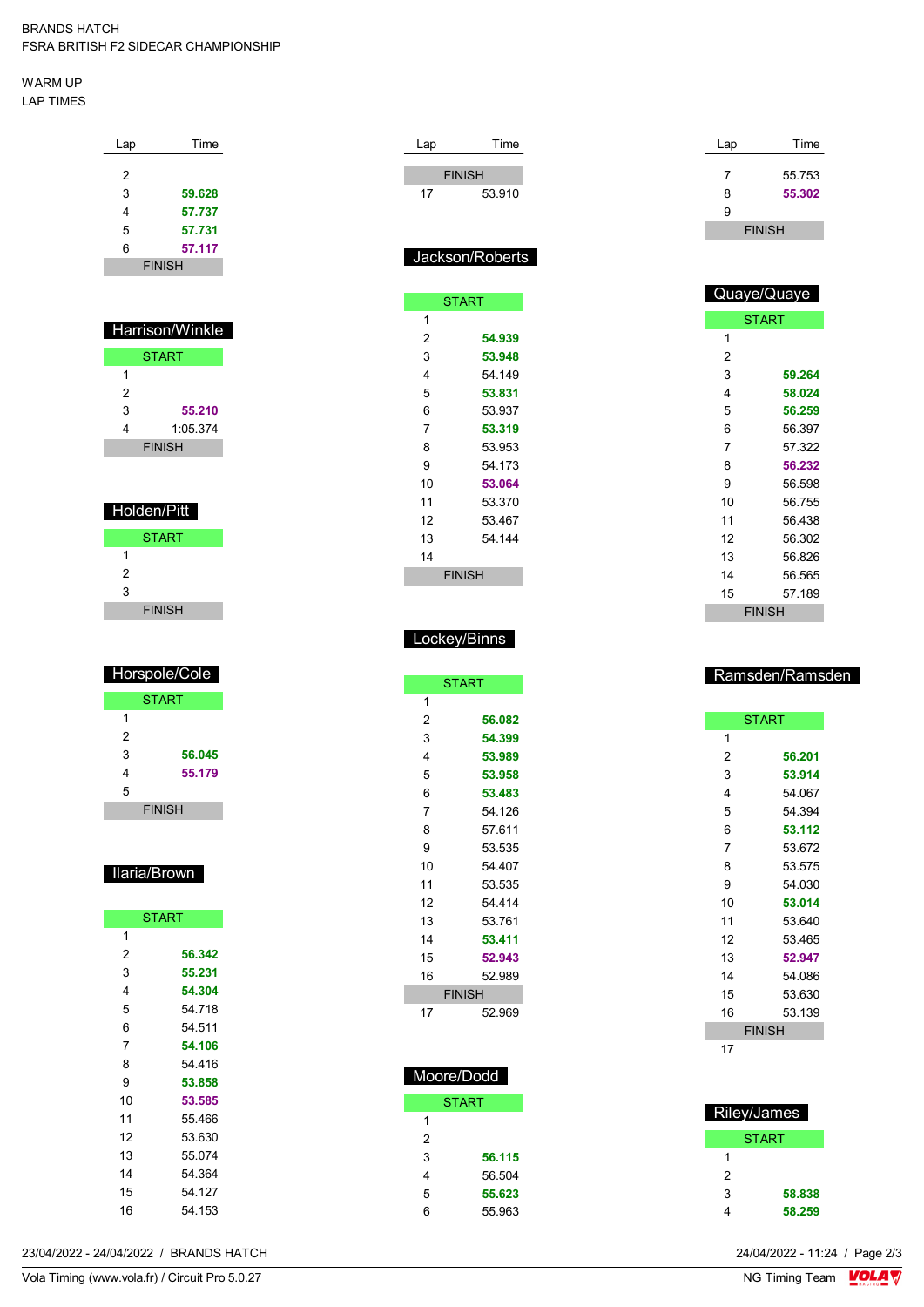WARM UP LAP TIMES

| Lap | Time          |
|-----|---------------|
|     |               |
| 5   | 57.784        |
| 6   | 58.640        |
| 7   | 57.774        |
| 8   | 58.379        |
| 9   | 58.826        |
| 10  | 1:00.822      |
| 11  | 57.287        |
| 12  | 1:00.486      |
| 13  | 57.441        |
| 14  | 56.431        |
| 15  | 56.858        |
|     | <b>FINISH</b> |
| 16  |               |

|   | Russell/Lelubez |
|---|-----------------|
|   | <b>START</b>    |
| 1 |                 |
| 2 |                 |
| 3 | 56.973          |
| 4 | 56.515          |
|   | <b>FINISH</b>   |

## Schofield/Colbrook

|    | <b>START</b>  |
|----|---------------|
| 1  |               |
| 2  |               |
| 3  | 56.758        |
| 4  | 56.158        |
| 5  | 55,498        |
| 6  | 56.194        |
| 7  | 56.428        |
| 8  | 56 416        |
| 9  | 55.280        |
| 10 | 54.981        |
| 11 | 55.487        |
| 12 | 54.799        |
| 13 | 55.355        |
| 14 | 55.087        |
| 15 | 54.824        |
| 16 | 55.079        |
|    | <b>FINISH</b> |
| 17 | 55.373        |

| Schofield/Smith |        |  |  |  |  |
|-----------------|--------|--|--|--|--|
| <b>START</b>    |        |  |  |  |  |
| 1               |        |  |  |  |  |
| 2               |        |  |  |  |  |
| 3               | 56.515 |  |  |  |  |
| 4               | 55.927 |  |  |  |  |
| 5               | 56417  |  |  |  |  |
| 6               | 55.737 |  |  |  |  |
| 7               | 56.962 |  |  |  |  |

| Lap           | Time   |  |  |
|---------------|--------|--|--|
| 8             |        |  |  |
|               | 55.245 |  |  |
| 9             | 55.612 |  |  |
| 10            | 55.308 |  |  |
| 11            | 55.459 |  |  |
| 12            | 55.589 |  |  |
| 13            | 55.207 |  |  |
| 14            | 55.372 |  |  |
| 15            | 54.648 |  |  |
| 16            | 55.487 |  |  |
| <b>FINISH</b> |        |  |  |
| 17            | 55 324 |  |  |

| Stockton/Stockton |               |  |  |  |  |  |
|-------------------|---------------|--|--|--|--|--|
| START             |               |  |  |  |  |  |
| 1                 |               |  |  |  |  |  |
| 2                 |               |  |  |  |  |  |
| 3                 | 57.097        |  |  |  |  |  |
| 4                 | 57 670        |  |  |  |  |  |
| 5                 | 55.421        |  |  |  |  |  |
| 6                 | 55.087        |  |  |  |  |  |
| 7                 | 56.632        |  |  |  |  |  |
| 8                 | 54.926        |  |  |  |  |  |
| 9                 | 54.690        |  |  |  |  |  |
| 10                | 54 724        |  |  |  |  |  |
| 11                | 54.387        |  |  |  |  |  |
| 12                | 54 372        |  |  |  |  |  |
| 13                | 54.317        |  |  |  |  |  |
| 14                | 55.184        |  |  |  |  |  |
| 15                | 54.597        |  |  |  |  |  |
| 16                | 55.101        |  |  |  |  |  |
|                   | <b>FINISH</b> |  |  |  |  |  |
| 17                | 54 439        |  |  |  |  |  |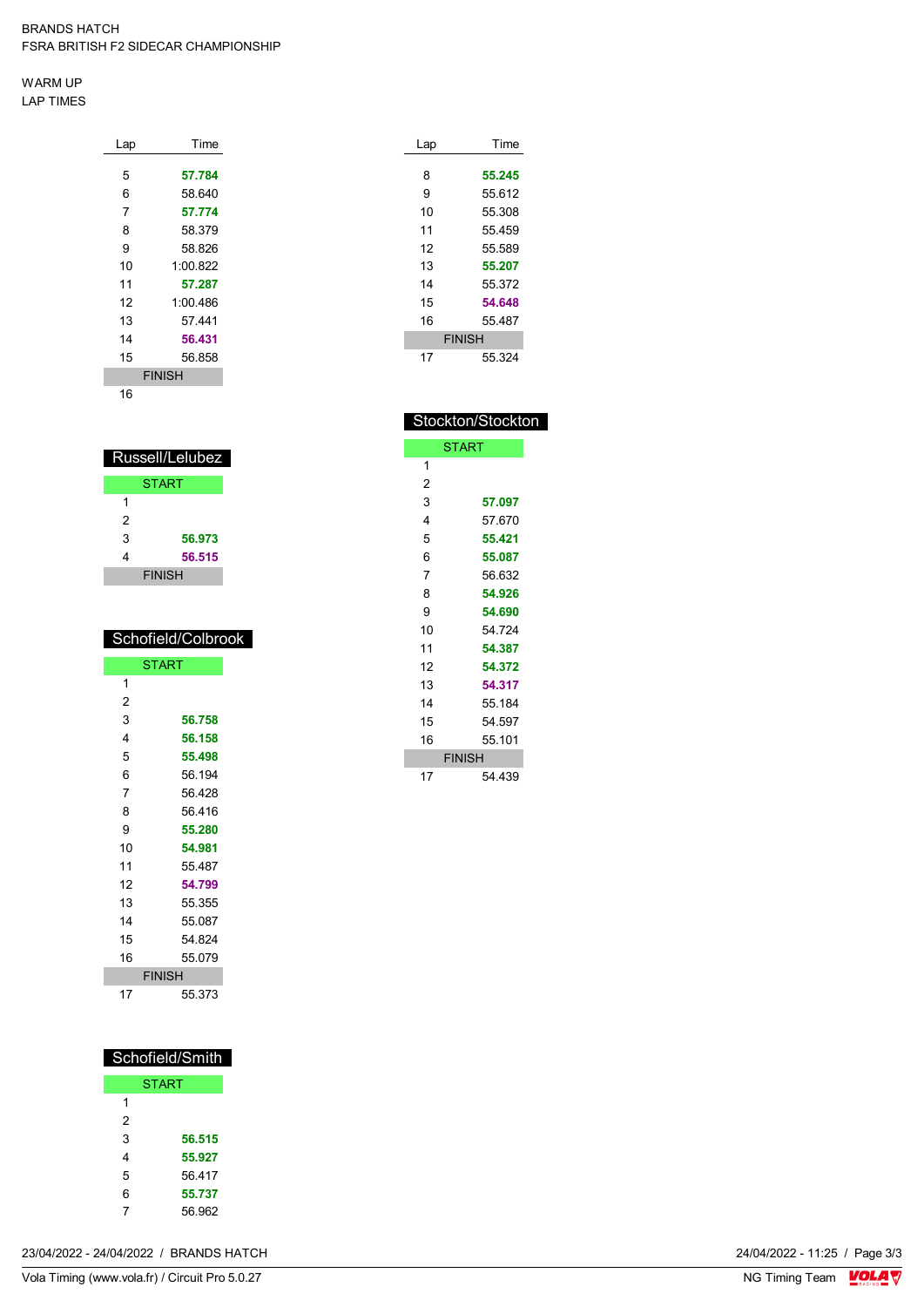



# RACE 23 STARTING GRID

15 Laps = 18.120 Km



23/04/2022 - 24/04/2022 / BRANDS HATCH 23/04/2022 - 14:22 / Page 1/1

Vola Timing (www.vola.fr) / Circuit Pro 5.0.27 NG Timing Team NG Timing Team NG Timing Team NG Timing Team NG

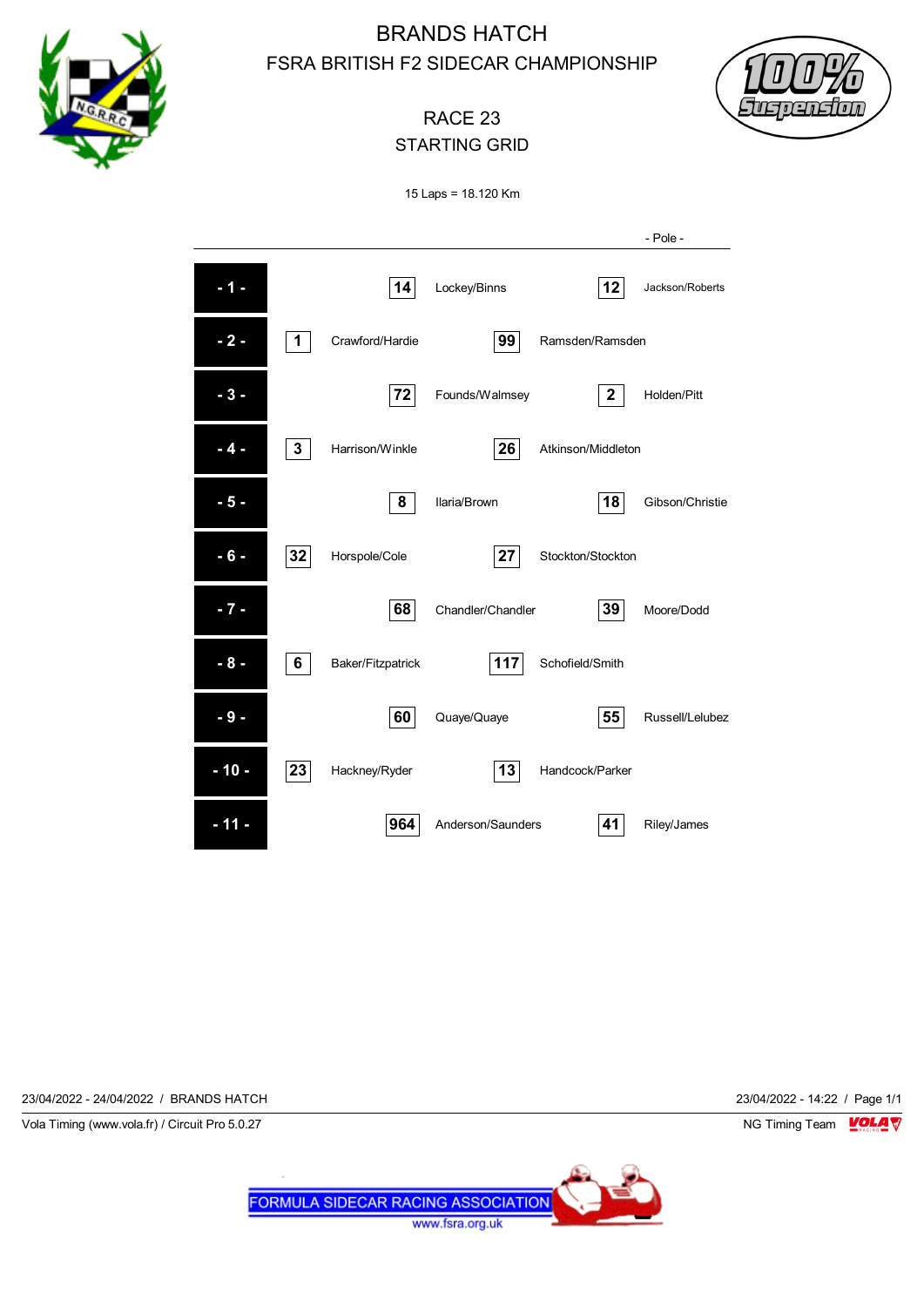

# RACE 23 Start time: 14:24 Distance: 18.120 miles Weather: Bright Track: Dry

| Rnk                                  | Num Rider |                           | Machine              | Class       | Town/Sponsor                        | Laps | Time      | Gap       | Speed | B.Lap  | Average |
|--------------------------------------|-----------|---------------------------|----------------------|-------------|-------------------------------------|------|-----------|-----------|-------|--------|---------|
|                                      |           |                           |                      |             |                                     |      |           |           |       |        |         |
| 1                                    | 72        | <b>Founds/Walmsey</b>     | Rowtec LCR           | Super       | <b>Gleave Lift Services</b>         | 15   | 13:01.433 |           | 84.96 | 51.182 | 83.47   |
| $\overline{2}$                       |           | Crawford/Hardie           | LCR Suzuki 600       | Super       | <b>ARC Newton Aycliffe</b>          | 15   | 13:02.490 | $+1.057$  | 85.02 | 51.147 | 83.36   |
| 3                                    | 99        | Ramsden/Ramsden           | F2 LCR Honda 600     | <b>FSRA</b> | Ramsden Racing                      | 15   | 13:23.195 | $+21.762$ | 82.96 | 52.420 | 81.21   |
| 4                                    | 14        | Lockey/Binns              | LCR honda            | Super       | Real Racing                         | 15   | 13:24.789 | $+23.356$ | 83.02 | 52.379 | 81.05   |
| 5                                    | 26        | <b>Atkinson/Middleton</b> | Bellas Yamaha        |             | F2 Cup Artic Building Services      | 15   | 13:31.154 | $+29.721$ | 81.93 | 53.075 | 80.41   |
| 6                                    | 12        | Jackson/Roberts           | DMR SUZUKI 600       | Super       | A.V Craine & sons Ltd               | 15   | 13:34.251 | $+32.818$ | 81.79 | 53.167 | 80.11   |
| 7                                    | 8         | Ilaria/Brown              | <b>DDM</b>           |             | F2 Cup Powerhouse Derby             | 15   | 13:37.501 | +36.068   | 81.24 | 53.527 | 79.79   |
| 8                                    | 3         | <b>Harrison/Winkle</b>    | Bellas Honda 600     | Super       | Town Garage, Horsforth              | 15   | 13:40.909 | $+39.476$ | 80.87 | 53.773 | 79.46   |
| 9                                    | 32        | <b>Horspole/Cole</b>      | Baker Suzuki 600     | Super       | B P H Hire / Haynes Energy          | 15   | 13:49.079 | +47.646   | 80.07 | 54.310 | 78.68   |
| 10                                   | 71        | Schofield/Colbrook        | Baker Honda CBR 600R |             | F2 Cup Rossendale                   | 15   | 13:51.096 | +49.663   | 80.25 | 54.188 | 78.48   |
| 11                                   | 27        | Stockton/Stockton         | LCR Suzuki 600       |             | F2 Cup Dennismenaceracing           | 15   | 13:52.470 | $+51.037$ | 80.12 | 54.278 | 78.35   |
| 12                                   | 117       | Schofield/Smith           | Windle Honda 600cc   | F2 Cup V8PR |                                     | 15   | 13:53.625 | $+52.192$ | 79.90 | 54.424 | 78.25   |
| 13                                   | 68        | <b>Chandler/Chandler</b>  | Baker Honda 600      |             | F2 Cup White Rose Racing            | 14   | 13:04.541 | $+1$ Lap  | 79.45 | 54.732 | 77.60   |
| 14                                   | 39        | Moore/Dodd                | Ireson Honda         |             | F2 Cup L.B.S, Nikki's Body goals    | 14   | 13:08.384 | $+1$ Lap  | 78.67 | 55.277 | 77.22   |
| 15                                   | 60        | Quaye/Quaye               | <b>MRE Suzuki</b>    |             | F2 Cup Meon Valley Racing           | 14   | 13:09.412 | $+1$ Lap  | 78.91 | 55.104 | 77.12   |
| 16                                   | 6         | <b>Baker/Fitzpatrick</b>  | Baker Suzuki K1 600  | Super       | Ballacraine                         | 14   | 13:10.999 | $+1$ Lap  | 78.77 | 55.203 | 76.97   |
| 17                                   | 18        | Gibson/Christie           | CES Suzuki 600       | Super       | Weel, East Yorkshire                | 14   | 13:11.901 | $+1$ Lap  | 79.32 | 54.821 | 76.88   |
| 18                                   | 13        | Handcock/Parker           | 600                  | Guest       | Apache Construction                 | 14   | 13:15.666 | $+1$ Lap  | 78.64 | 55.300 | 76.51   |
| 19                                   | 23        | Hackney/Ryder             | C.E.S Suzuki 600     |             | F2 Cup LPC/YDL/BadMonkeyConversions | 14   | 13:16.908 | $+1$ Lap  | 78.52 | 55.379 | 76.39   |
| 20                                   | 41        | Riley/James               | DDM F <sub>2</sub>   |             | F2 Cup Finecut Developments         | 14   | 13:18.142 | $+1$ Lap  | 79.86 | 54.449 | 76.28   |
| Best lap: 1 Crawford/Hardie - 51.147 |           |                           |                      |             |                                     |      |           |           |       |        |         |

#### DNFs

| <b>Holden/Pitt</b>    | LCR Yamaha 600      | Super Barnes Racing | +15 Laps | 84.70 51.341 |  |
|-----------------------|---------------------|---------------------|----------|--------------|--|
| 964 Anderson/Saunders | Lumlev Kawasaki 600 | F2 Cup Consett      | +15 Laps | 76.57 56.794 |  |

**Super - 92.5% of WINNER'S AVERAGE RACE SPEED - 77.21 mph F2 Cup - 92.5% of WINNER'S AVERAGE RACE SPEED - 75.12 mph**

23/04/2022 - 24/04/2022 / BRANDS HATCH 24/04/2022 - 14:42 / Page 1/1

Vola Timing (www.vola.fr) / Circuit Pro 5.0.27 **NG Timing Team MOLA View Account Property** NG Timing Team MOLA View

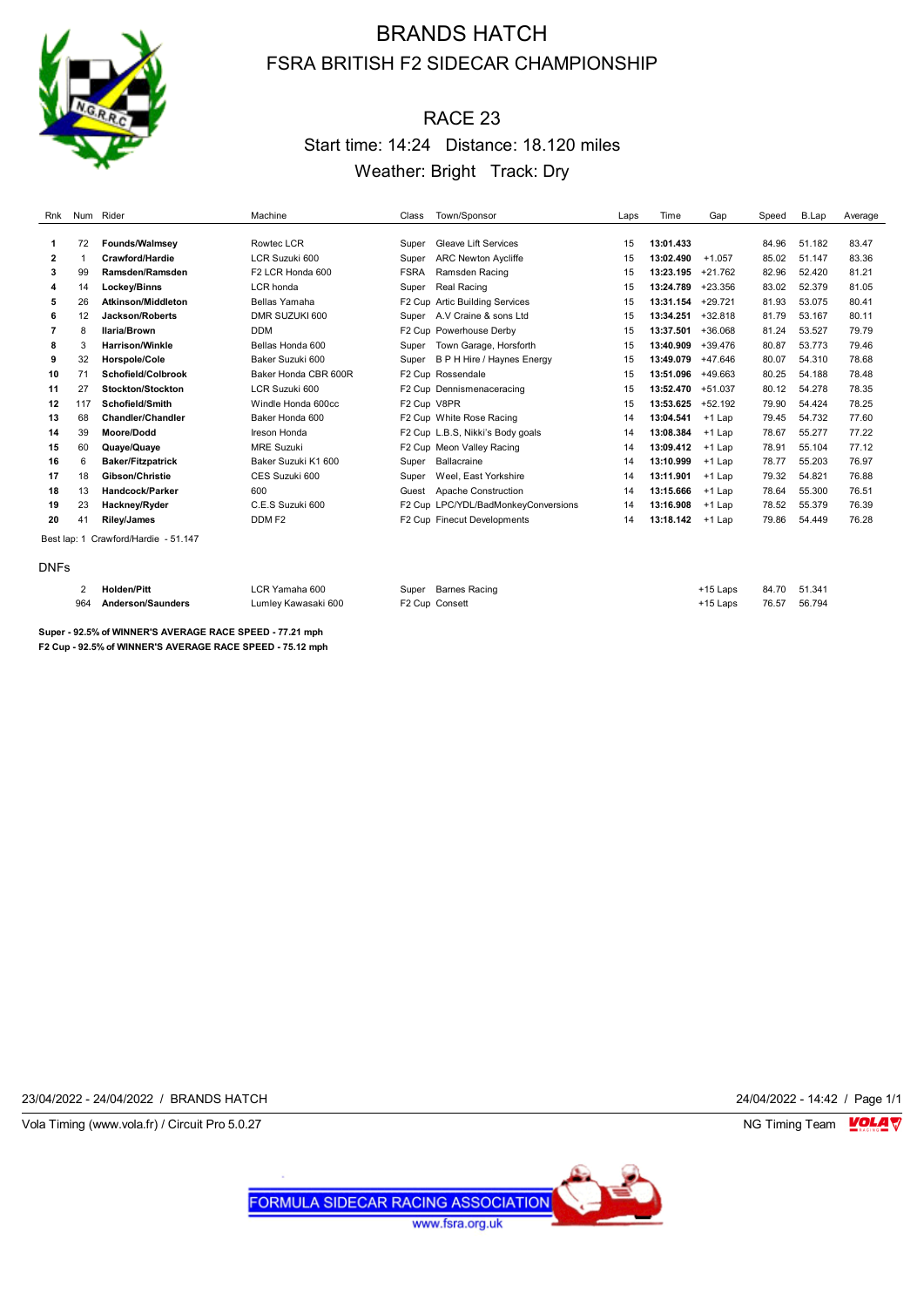

Anderson/Saunders

**START** 

 **57.005 56.794** 57.274 57.779 57.044 57.053 56.845

FINISH

Atkinson/Middleton

**START** 

 **53.998 53.580 53.075** 53.184 53.248 53.758 53.478 53.426 53.533 53.647 53.870 53.305 53.294 FINISH 54.000

 $\overline{1}$ 

# BRANDS HATCH FSRA BRITISH F2 SIDECAR CHAMPIONSHIP

# RACE 23 LAP TIMES

| Lap           | Time   |  |  |  |
|---------------|--------|--|--|--|
|               |        |  |  |  |
| 6             | 55.736 |  |  |  |
| 7             | 55.416 |  |  |  |
| 8             | 55 471 |  |  |  |
| 9             | 55.371 |  |  |  |
| 10            | 55.203 |  |  |  |
| 11            | 55 400 |  |  |  |
| 12            | 55 368 |  |  |  |
| 13            | 55 491 |  |  |  |
| <b>FINISH</b> |        |  |  |  |
| 14            | 55 408 |  |  |  |

| Lap           | Time   |  |
|---------------|--------|--|
|               |        |  |
| 11            | 51.884 |  |
| 12            | 52.301 |  |
| 13            | 52.150 |  |
| 14            | 51.148 |  |
| <b>FINISH</b> |        |  |
| 15            | 51.755 |  |

#### Founds/Walmsey

| <b>START</b> |               |
|--------------|---------------|
| 1            |               |
| 2            | 52.003        |
| 3            | 51.840        |
| 4            | 51.920        |
| 5            | 51.844        |
| 6            | 51.255        |
| 7            | 51.193        |
| 8            | 51.322        |
| 9            | 51 411        |
| 10           | 51.182        |
| 11           | 51.397        |
| 12           | 51.348        |
| 13           | 52.773        |
| 14           | 51.329        |
|              | <b>FINISH</b> |
| 15           | 51.831        |

## Gibson/Christie

|    | Crawford/Hardie |    | <b>START</b> |
|----|-----------------|----|--------------|
|    |                 | 1  |              |
|    |                 | 2  | 57.396       |
|    | <b>START</b>    | 3  | 56.044       |
| 1  |                 | 4  | 55.848       |
| 2  | 52.079          | 5  | 55.509       |
| 3  | 51.521          | 6  | 55.199       |
| 4  | 51.257          | 7  | 54.960       |
| 5  | 52.029          | 8  | 55.645       |
| 6  | 51.622          | 9  | 55.210       |
| 7  | 51.329          | 10 | 55.472       |
| 8  | 51.147          | 11 | 55.114       |
| 9  | 51.337          | 12 | 56.236       |
| 10 | 51.385          | 13 | 54.821       |

23/04/2022 - 24/04/2022 / BRANDS HATCH 24/04/2022 - 14:42 / Page 1/3

Baker/Fitzpatrick

START

 **57.087 55.854** 56.559 **55.531**

Vola Timing (www.vola.fr) / Circuit Pro 5.0.27 NG Timing Team NG Timing Team NG Timing Team NG Timing Team NG



#### START **55.633** 55.942

Chandler/Chandler

| 4             | 55802  |  |
|---------------|--------|--|
| 5             | 55.153 |  |
| 6             | 55.463 |  |
| 7             | 55.047 |  |
| 8             | 54.732 |  |
| 9             | 55 015 |  |
| 10            | 55 088 |  |
| 11            | 55.013 |  |
| 12            | 54.855 |  |
| 13            | 54 948 |  |
| <b>FINISH</b> |        |  |
| 14            | 56 471 |  |

I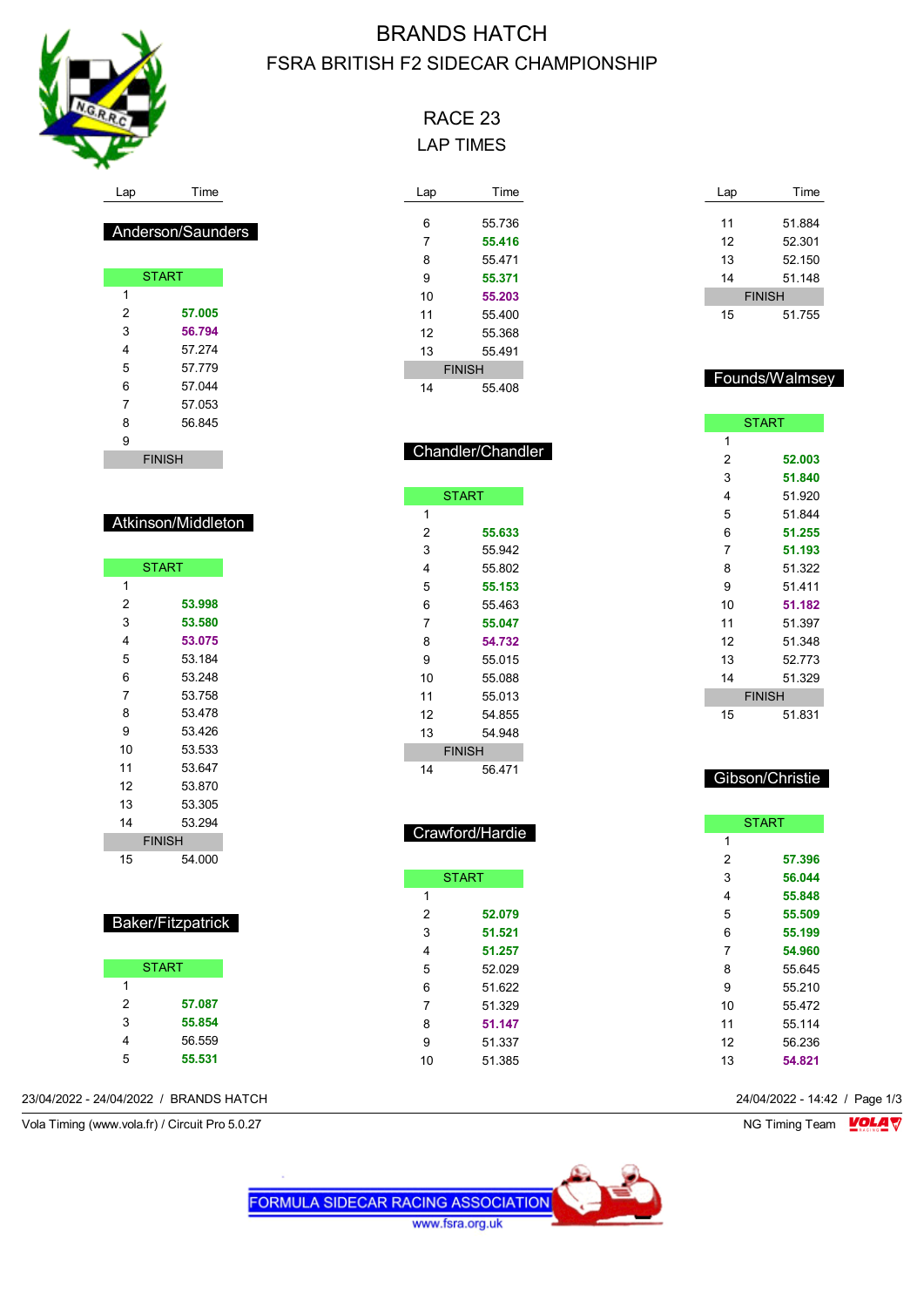#### RACE 23 LAP TIMES

| Lap           | Time          |  |
|---------------|---------------|--|
| <b>FINISH</b> |               |  |
| 14            | 55.796        |  |
|               |               |  |
|               |               |  |
|               | Hackney/Ryder |  |
|               |               |  |
|               | <b>START</b>  |  |
| 1             |               |  |
| 2             | 57.072        |  |
| 3             | 56.225        |  |
| 4             | 56.817        |  |
| 5             | 55.988        |  |
| 6             | 56.467        |  |
| 7             | 55.715        |  |
| 8             | 55.582        |  |
| 9             | 55.582        |  |
| 10            | 55.379        |  |
| 11            | 56.364        |  |
| 12            | 55.705        |  |
| 13            | 56.089        |  |
|               | <b>FINISH</b> |  |
| 14            | 56.598        |  |
|               |               |  |

#### Handcock/Parker

|    | <b>START</b>  |  |
|----|---------------|--|
| 1  |               |  |
| 2  | 57.018        |  |
| 3  | 56.368        |  |
| 4  | 57.158        |  |
| 5  | 55.716        |  |
| 6  | 56.198        |  |
| 7  | 55.921        |  |
| 8  | 55.698        |  |
| 9  | 56.330        |  |
| 10 | 55.978        |  |
| 11 | 56.234        |  |
| 12 | 55.804        |  |
| 13 | 55.309        |  |
|    | <b>FINISH</b> |  |
| 14 | 55.300        |  |

## Harrison/Winkle

|   | <b>START</b> |  |  |
|---|--------------|--|--|
| 1 |              |  |  |
| 2 | 54.421       |  |  |
| 3 | 54.261       |  |  |
| 4 | 53.773       |  |  |
| 5 | 54 017       |  |  |
| 6 | 53.974       |  |  |
| 7 | 54.099       |  |  |
| 8 | 54.023       |  |  |

| Lap           | Time   |  |
|---------------|--------|--|
|               |        |  |
| 9             | 53.892 |  |
| 10            | 53.967 |  |
| 11            | 54.950 |  |
| 12            | 54.133 |  |
| 13            | 54 312 |  |
| 14            | 54 233 |  |
| <b>FINISH</b> |        |  |
| 15            | 54.599 |  |

Holden/Pitt

**START** 

 **51.664 51.570 51.568 51.341** FINISH

Horspole/Cole

**START** 

 **55.525 54.471** 55.036 **54.310** 54.310 54.437 54.383 54.759 54.592 54.665 54.440 54.685 54.517 FINISH 54.859

Ilaria/Brown

**START** 

 **54.891 54.080** 54.209 54.092 **53.708** 53.806 **53.704 53.668** 53.709

| Lap           | Time   |  |
|---------------|--------|--|
|               |        |  |
| 11            | 53.882 |  |
| 12            | 53.527 |  |
| 13            | 53.666 |  |
| 14            | 53.955 |  |
| <b>FINISH</b> |        |  |
| 15            | 53.701 |  |

### Jackson/Roberts

| <b>START</b>  |        |
|---------------|--------|
| 1             |        |
| 2             | 53.888 |
| 3             | 53.167 |
| 4             | 53.354 |
| 5             | 53.203 |
| 6             | 53.968 |
| 7             | 53.743 |
| 8             | 53.974 |
| 9             | 53.244 |
| 10            | 53.418 |
| 11            | 54.203 |
| 12            | 53.761 |
| 13            | 54.349 |
| 14            | 54.510 |
| <b>FINISH</b> |        |
| 15            | 54.870 |

## Lockey/Binns

|               | <b>START</b> |
|---------------|--------------|
| 1             |              |
| 2             | 53.571       |
| 3             | 52.830       |
| 4             | 53.266       |
| 5             | 53.368       |
| 6             | 53.850       |
| 7             | 53.743       |
| 8             | 53.586       |
| 9             | 52.771       |
| 10            | 52.606       |
| 11            | 52.379       |
| 12            | 52.582       |
| 13            | 52.791       |
| 14            | 52.715       |
| <b>FINISH</b> |              |
| 15            | 53.320       |
|               |              |
|               |              |

## Moore/Dodd

|   | <b>START</b> |
|---|--------------|
|   |              |
| ッ | 55.824       |

23/04/2022 - 24/04/2022 / BRANDS HATCH

Vola Timing (www.vola.fr) / Circuit Pro 5.0.27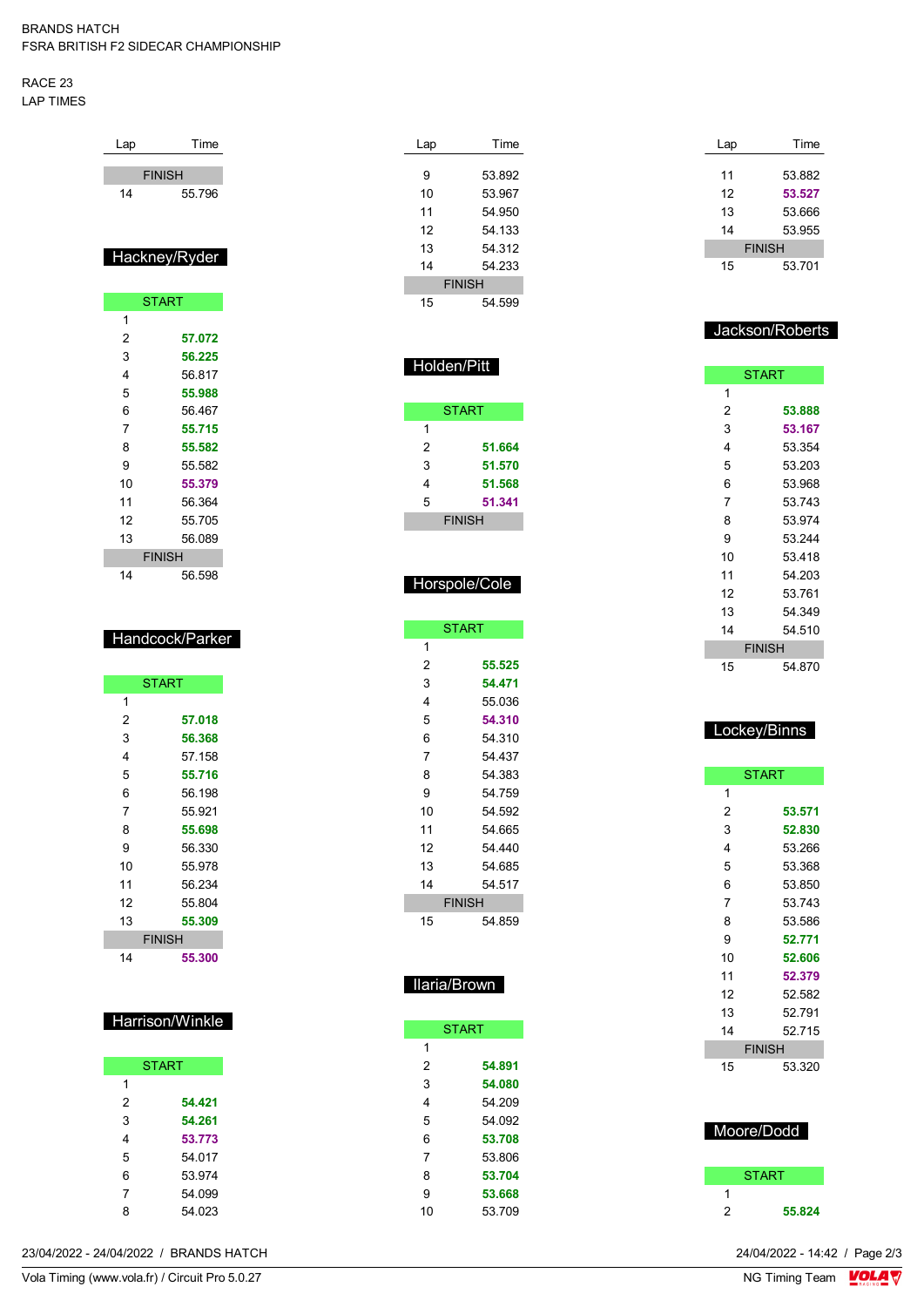RACE 23 LAP TIMES

| Lap | Time          |
|-----|---------------|
|     |               |
| 3   | 56.404        |
| 4   | 55.770        |
| 5   | 55.700        |
| 6   | 56.481        |
| 7   | 55.518        |
| 8   | 55.284        |
| 9   | 55 490        |
| 10  | 55.277        |
| 11  | 55.390        |
| 12  | 55.326        |
| 13  | 55.907        |
|     | <b>FINISH</b> |
| 14  | 55.583        |

## Quaye/Quaye

|    | <b>START</b>  |
|----|---------------|
| 1  |               |
| 2  | 56.336        |
| 3  | 56.052        |
| 4  | 56.132        |
| 5  | 55.913        |
| 6  | 55.548        |
| 7  | 55 871        |
| 8  | 55.529        |
| 9  | 55.764        |
| 10 | 55.104        |
| 11 | 55.207        |
| 12 | 55.454        |
| 13 | 55.223        |
|    | <b>FINISH</b> |
| 14 | 55.745        |

## Ramsden/Ramsden

|    | <b>START</b>  |
|----|---------------|
| 1  |               |
| 2  | 53.830        |
| 3  | 53.051        |
| 4  | 53.119        |
| 5  | 53.379        |
| 6  | 53.481        |
| 7  | 53.251        |
| 8  | 52.825        |
| 9  | 52.501        |
| 10 | 52.643        |
| 11 | 53.045        |
| 12 | 52.621        |
| 13 | 53.186        |
| 14 | 52.595        |
|    | <b>FINISH</b> |
| 15 | 52.420        |

| Lap            | Time               |
|----------------|--------------------|
|                | Riley/James        |
|                |                    |
|                | <b>START</b>       |
| 1              |                    |
| $\overline{2}$ | 57.797             |
| 3              | 56.453             |
| 4              | 56.972             |
| 5              | 55.792             |
| 6              | 56.603             |
| $\overline{7}$ | 56.832             |
| 8              | 55.938             |
| 9              | 55.674             |
| 10             | 56.714             |
| 11             | 55.781             |
| 12             | 54.992             |
| 13             | 54.449             |
|                | <b>FINISH</b>      |
| 14             | 56.288             |
|                |                    |
|                |                    |
|                | Schofield/Colbrook |

|    | <b>START</b>  |
|----|---------------|
| 1  |               |
| 2  | 54.837        |
| 3  | 54.979        |
| 4  | 55.051        |
| 5  | 54.188        |
| 6  | 54.270        |
| 7  | 54.706        |
| 8  | 54.286        |
| 9  | 54.735        |
| 10 | 54.540        |
| 11 | 54.882        |
| 12 | 54.671        |
| 13 | 54.383        |
| 14 | 54.849        |
|    | <b>FINISH</b> |
| 15 | 56.100        |

| Schofield/Smith |
|-----------------|
|-----------------|

|    | <b>START</b> |
|----|--------------|
| 1  |              |
| 2  | 55.651       |
| 3  | 55.082       |
| 4  | 54.823       |
| 5  | 55.371       |
| 6  | 54.424       |
| 7  | 54 739       |
| 8  | 54 532       |
| 9  | 54.910       |
| 10 | 54 987       |
| 11 | 54 984       |

| Lap | Time          |
|-----|---------------|
|     |               |
| 12  | 55.191        |
| 13  | 54.638        |
| 14  | 54.522        |
|     | <b>FINISH</b> |
| 15  | 55 087        |

## Stockton/Stockton

|    | <b>START</b>  |
|----|---------------|
| 1  |               |
| 2  | 55.661        |
| 3  | 54.713        |
| 4  | 56.055        |
| 5  | 54.672        |
| 6  | 54.671        |
| 7  | 54.552        |
| 8  | 54.958        |
| 9  | 55.177        |
| 10 | 54.862        |
| 11 | 55.021        |
| 12 | 54.825        |
| 13 | 54.359        |
| 14 | 54.278        |
|    | <b>FINISH</b> |
| 15 | 55.085        |

24/04/2022 - 14:43 / Page 3/3<br>NG Timing Team  $\frac{\text{VOLA}}{\text{V}}$